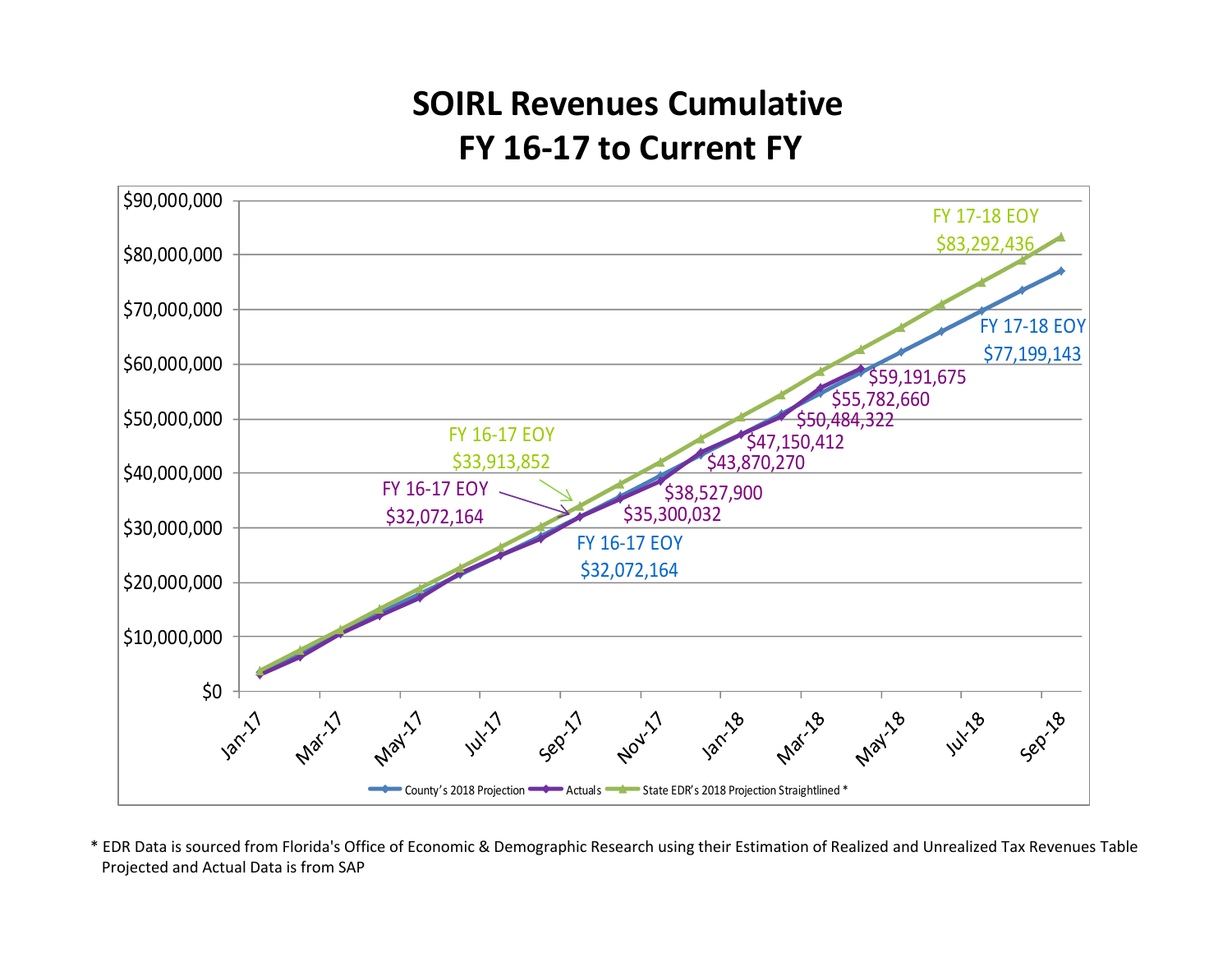## **Save Our Indian River Lagoon ‐ FY 2018**

Financial Statement as of 11 July 2018

Fund 1260

| <b>Revenues</b>            |               |                  |  |                          |          |  |  |  |
|----------------------------|---------------|------------------|--|--------------------------|----------|--|--|--|
|                            |               |                  |  | <b>Total Assigned</b>    |          |  |  |  |
| <b>Commodity</b>           | <b>Budget</b> |                  |  |                          | % Earned |  |  |  |
|                            |               |                  |  |                          |          |  |  |  |
| <b>Taxes</b>               | Ś             | 45,126,979       |  | 27,119,511               | 60.10%   |  |  |  |
| <b>Interest Earned</b>     |               | 401,251          |  | 366,900                  | 91.44%   |  |  |  |
| <b>Federal Grants</b>      |               | 1,357,269        |  | $\overline{\phantom{a}}$ |          |  |  |  |
| <b>State Grants</b>        |               | 226,212          |  | $\overline{\phantom{a}}$ |          |  |  |  |
| Cost Sharing - SJRWMD      |               | 678,730          |  | -                        |          |  |  |  |
| <b>Statutory Reduction</b> |               | $(2,389,524)$ \$ |  | -                        |          |  |  |  |
| <b>Balance Forward</b>     | Ś             | 31,883,823       |  | ٠                        |          |  |  |  |
| <b>Total</b>               |               | 77,284,740       |  | 27,486,411               |          |  |  |  |

| <b>Expenditures (Roll-Up)</b>                                                 |    |               |      |                       |  |                |  |
|-------------------------------------------------------------------------------|----|---------------|------|-----------------------|--|----------------|--|
| <b>Commodity</b>                                                              |    | <b>Budget</b> |      | <b>Total Assigned</b> |  | <b>Actuals</b> |  |
|                                                                               |    |               | YTD* |                       |  |                |  |
|                                                                               |    |               |      |                       |  |                |  |
| Compensation & Benefits                                                       | \$ | 456,636       | Ś    | 389,311               |  | 271,615        |  |
| <b>Operating Expenses</b>                                                     |    | 98,944        | ↘    | 64,295                |  | 62,481         |  |
| Operating Expenses - Available now for YEAR 2 & 3 Design & Permitting CM-3975 | \$ | 2,827,037     | S    | 156,165               |  | 74,890         |  |
| Capital Outlay                                                                |    | 5,600         |      | 5,467                 |  | 3,000          |  |
| <b>Transfers</b>                                                              |    |               |      |                       |  |                |  |
| <b>SOIRL Projects funded under Operating Expenses</b>                         |    | 3,883,000     |      | 433,613               |  | 36,438         |  |
| SOIRL Projects funded under Capital Improvement                               | \$ | 23,757,735    | \$   | 3,057,168             |  | 1,145,412      |  |
| SOIRL Projects funded under Aid to Gov't Agencies                             | \$ | 25,032,657    | Ś    | 2,111,019             |  | 950,078        |  |
| SOIRL Projects funded under Aid to Private Organizations                      |    | 700,786       |      |                       |  |                |  |
| A1-Contingency                                                                |    | 2,997,427     |      | ٠                     |  |                |  |
| Reserves                                                                      | Ś  | 17,524,918    |      |                       |  |                |  |
| Total                                                                         |    | 77,284,740    | s    | 6,217,039             |  | 2,543,914      |  |

| <b>SOIRL Projects</b>                                                                            |              |                                          |               |                    |                               |                          |          |                          |
|--------------------------------------------------------------------------------------------------|--------------|------------------------------------------|---------------|--------------------|-------------------------------|--------------------------|----------|--------------------------|
| <b>Project Title</b>                                                                             | Contracted** |                                          | <b>Budget</b> |                    | <b>Total Assigned</b><br>YTD* |                          |          | <b>Actuals</b>           |
| <b>SOIRL Projects funded under Operating Expenses</b>                                            |              |                                          |               |                    |                               |                          |          |                          |
| 1-Project Monitoring (Respond)<br>CM's: 3972, 3971, 3959, 3690, 3979, 3973                       | \$           | 402,097                                  | \$            | 1,000,000          | \$                            | 402,097                  | \$       | 32,585                   |
| 1-Community Awareness Initiatives                                                                | \$           | 10,400                                   | Ŝ.            | 25,000             | \$                            | 11,516                   | Ś        | 3,853                    |
| 1-Fertilizer Management Public Education<br>A1-Grass Clippings Public Education CM-3969          | \$<br>\$     | ÷<br>20,000                              | \$<br>\$      | 125,000<br>20,000  | \$<br>\$                      | $\blacksquare$<br>20,000 | \$<br>\$ | $\blacksquare$           |
| A1-Excess Irrigation Public Education                                                            | \$           | ٠                                        | Ś             | 75,000             | \$                            |                          | Ś        |                          |
| A1-Stormwater Pond Maintenance Public Education<br>A1-Septic System Maintenance Public Education | \$<br>\$     | $\sim$                                   | \$            | 75,000<br>75,000   | \$<br>\$                      | $\overline{\phantom{a}}$ | Ś        | $\overline{\phantom{a}}$ |
| 1-Septic Upgrades-BRL-24 Upgrades                                                                | \$           | $\sim$                                   | \$            | 384,000            | \$                            | $\blacksquare$           | \$       |                          |
| 1-Septic Upgrades-NIRL-35 Upgrades<br>1-Septic Upgrades-CIRL- 44 Upgrades                        | \$<br>\$     | $\mathbf{r}$<br>$\overline{\phantom{a}}$ | Ś             | 560,000<br>704,000 | \$<br>\$                      | $\overline{\phantom{a}}$ | Ś        | $\blacksquare$           |
| A1-Sewer Laterals Pilot Project                                                                  | Ś.           | ÷                                        | \$            | 840,000            | \$                            | ÷.                       | \$       | $\overline{\phantom{a}}$ |
| SOIRL Projects funded under Operating Expenses Subtotal   \$                                     |              | 432,497                                  | Ś.            | 3,883,000          | Ś                             | 433,613                  | Ś.       | 36,438                   |

\*Total Assigned YTD includes all stages of accounting for expenditures, with data derived from SAP

\*\*Contracted w/Municipalities data is derived from Contract Management System

\*\*\*Reimbursement requests expected in later fiscal years **Page 1** of 3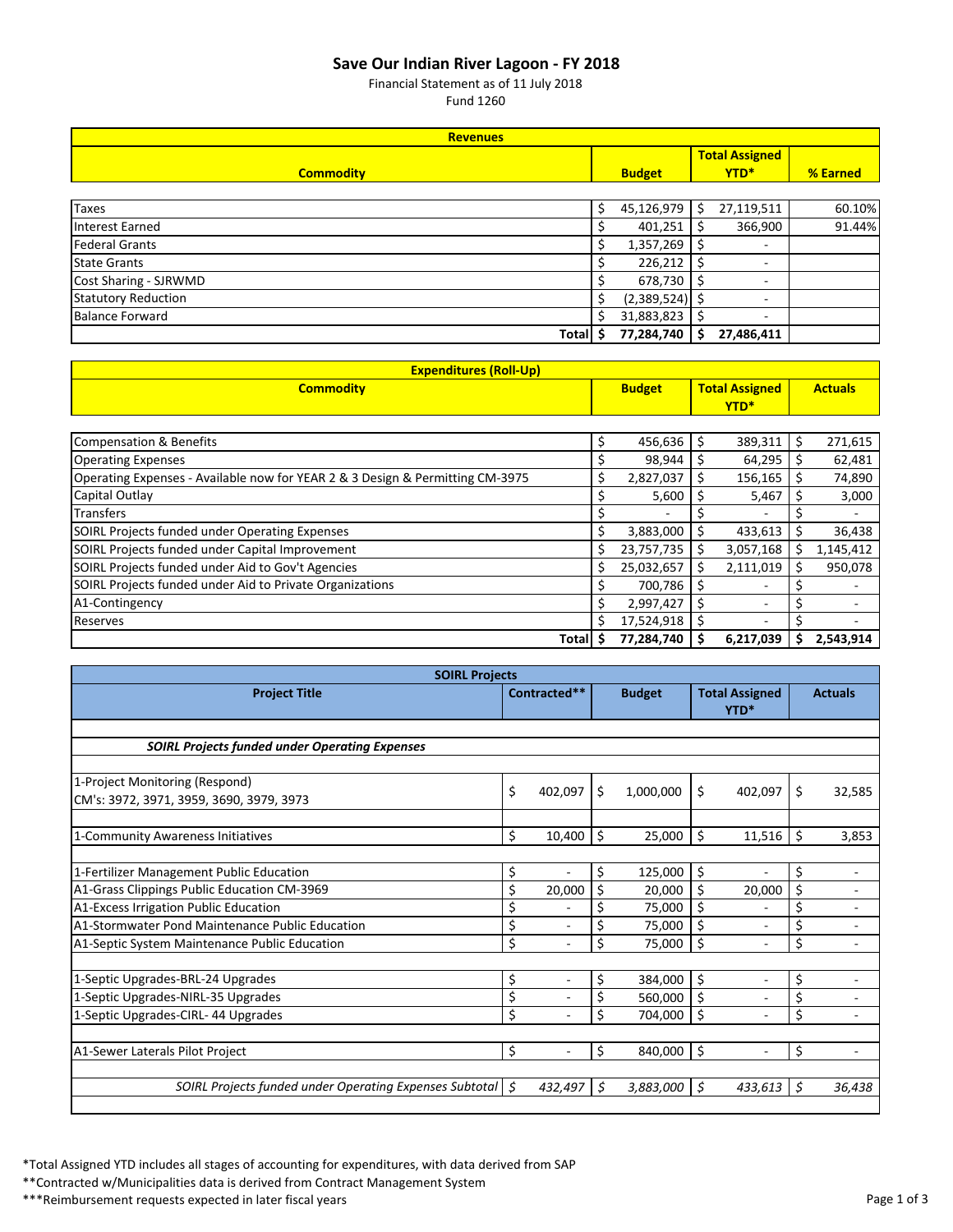| <b>Project Title</b>                                                              |          | Contracted**                                         |                |                        |          |                                                      |          |                                                      |
|-----------------------------------------------------------------------------------|----------|------------------------------------------------------|----------------|------------------------|----------|------------------------------------------------------|----------|------------------------------------------------------|
|                                                                                   |          |                                                      |                | <b>Budget</b>          |          | <b>Total Assigned</b>                                |          | <b>Actuals</b>                                       |
|                                                                                   |          |                                                      |                |                        |          | YTD*                                                 |          |                                                      |
|                                                                                   |          |                                                      |                |                        |          |                                                      |          |                                                      |
|                                                                                   |          |                                                      |                |                        |          |                                                      |          |                                                      |
| <b>SOIRL Projects funded under Capital Improvement</b>                            |          |                                                      |                |                        |          |                                                      |          |                                                      |
| 0-Septic Removal-BRL-Sykes Creek M CM-3838                                        | \$       | 200,000                                              | \$             | 200,000                | \$       | 200,000                                              | \$       | $\overline{\phantom{a}}$                             |
| 0-Septic Removal-BRL-Sykes Creek T CM-3839                                        | \$       | 300,000                                              | \$             | 300,000                | \$       | 300,000                                              | \$       | $\overline{\phantom{a}}$                             |
| 0/1-Septic Removal-NIRL-South Central C CM-3840                                   | \$       | 450,000                                              | \$             | 2,640,000              | \$       | 420,755                                              | \$       | $\overline{a}$                                       |
| S0-Septic Removal-CIRL-Micco Sewer Line Extension CM-3709                         | \$       | 172,380                                              | \$             | 1,391,316              | \$       | 196,980                                              | \$       | 112,440                                              |
| S0-Septic Removal-CIRL-Micco Sewer Line Extension SJRWMD CM-3831                  | \$       | 644,793                                              | \$             | 644,793                | \$       |                                                      | \$       |                                                      |
| 1-Septic Removal-BRL-Sykes Creek N CM-3830                                        | \$       | 38,529                                               | \$             | 1,720,000              | \$       | 38,592                                               | \$       | 17,488                                               |
|                                                                                   |          |                                                      |                |                        |          |                                                      |          |                                                      |
| 0-Muck Removal-NIRL-Mims Outflow CM-3832 ***                                      | \$       | 100,000                                              | \$             | 100,000                | \$       | 100,000                                              | \$       |                                                      |
| 1-Muck Removal-NIRL-Grand Canal Muck Dredging                                     | \$       |                                                      | \$             | 4,000,000              | \$       |                                                      | \$       |                                                      |
| 1-Muck Removal-NIRL-Eau Gallie Muck Dredging                                      | \$       |                                                      | \$             | 3,640,000              | \$       | $\overline{\phantom{a}}$                             | \$       | ÷,                                                   |
| 1-Muck Removal-BRL-Sykes Creek Muck Dredging CM-3833                              | \$       | 200,000                                              | \$             | 4,000,000              | \$       | ÷.                                                   | \$       |                                                      |
| A1-Muck Removal-CIRL-Turkey Creek Muck Dredging CM-3966, 3967                     | \$       | 1,719,207                                            | \$             | 1,719,207              | \$       | 1,719,207                                            | $\zeta$  | 996,598                                              |
| A1-Muck Removal-BRL-Merritt Island Muck Dredging Phase I                          | \$       |                                                      | \$             | 1,936,415              | \$       | $\overline{\phantom{a}}$                             | \$       | $\overline{\phantom{a}}$                             |
| A1-Muck Removal-NIRL-Titusville Muck Dredging                                     | \$       | $\overline{\phantom{0}}$                             | \$             | 200,000                | \$       | $\overline{\phantom{a}}$                             | \$       | $\overline{\phantom{a}}$                             |
| A1-Muck Removal-IRL-Melbourne Causeway Muck Dredging                              | \$       |                                                      | \$             | 200,000                | \$       |                                                      | \$       | $\overline{\phantom{a}}$                             |
|                                                                                   |          |                                                      |                |                        |          |                                                      |          |                                                      |
| S0-Stormwater Projects-NIRL-Huntington Pond Denitrification                       | \$       | ä,                                                   | \$             | 104,720                |          |                                                      | \$       |                                                      |
| S0-Stormwater Projects-NIRL-Flounder Creek Pond CM-3907                           | \$       | 27,040                                               | \$             | 75,328                 | \$       | 27,040                                               | \$       | 2,537                                                |
| S0-Stormwater Projects-NIRL-John Roads Pond CM-3906                               | \$       | 24,290                                               | \$             | 105,512                | \$       | 24,290                                               | \$       | 1,197                                                |
| S0-Kingsmill-Aurora Phase II ***                                                  | \$       |                                                      | \$             |                        | \$       |                                                      | \$       |                                                      |
| 1-Basin 989 Denitrification                                                       | \$       |                                                      | \$             | 100,000                | \$       |                                                      | \$       |                                                      |
| 1-Basin 1071 Denitrification                                                      | \$       |                                                      | \$             | 100,000                | \$       |                                                      | \$       | $\overline{\phantom{a}}$                             |
| 1-Basin 1172 Denitrification                                                      | \$       | ÷,                                                   | \$             | 100,000                | \$       | $\overline{a}$                                       | \$       | $\overline{\phantom{a}}$                             |
| 1-Basin 1222 Denitrification                                                      | \$       | $\overline{\phantom{a}}$                             | \$             | 100,000                | \$       | $\overline{\phantom{a}}$                             | \$       | $\overline{\phantom{a}}$                             |
| 1-Basin 1318 Denitrification                                                      | \$       | $\overline{a}$                                       | \$             | 100,000                | \$       | $\overline{\phantom{a}}$                             | \$       | $\overline{\phantom{a}}$                             |
| 1-Oyster Reef Living Shoreline-BRL-Marsh Harbor                                   | \$       |                                                      | \$             | 47,350                 | \$       | $\overline{\phantom{a}}$                             | \$       |                                                      |
| 1-Oyster Reef Living Shoreline-CIRL-Riverview Senior Resort CM-3806               | \$       | 30,400                                               | \$             | 30,304                 | \$       | 30,304                                               | \$       | 15,152                                               |
| 1-Oyster Reef Living Shoreline-NIRL-Indian River Dr                               | \$       |                                                      | \$             | 179,930                | \$       | ÷,                                                   | \$       |                                                      |
| A1-Plants Living Shoreline-NIRL-Indian River Dr                                   | \$       |                                                      | \$             | 22,860                 | \$       |                                                      | \$       |                                                      |
|                                                                                   |          |                                                      |                |                        |          |                                                      |          |                                                      |
| SOIRL Projects funded under Capital Improvement Subtotal   \$                     |          | 3,906,639                                            | $\mathfrak{S}$ | $23,757,735$ \$        |          | $3,057,168$ \$                                       |          | 1,145,412                                            |
|                                                                                   |          |                                                      |                |                        |          |                                                      |          |                                                      |
| SOIRL Projects funded under Aid to Gov't Agencies                                 |          |                                                      |                |                        |          |                                                      |          |                                                      |
|                                                                                   |          |                                                      |                |                        |          |                                                      |          |                                                      |
| 0-Waste Water Treatment Facility Upgrades-NIRL-Titusville Osprey                  | \$       | 300,000                                              | \$             | 2,000,000              | \$       | 300,000                                              | $\zeta$  |                                                      |
| CM-3627                                                                           |          |                                                      |                |                        |          |                                                      |          |                                                      |
| 1-Waste Water Treatment Upgrade-CIRL-Palm Bay CM-3934                             | \$       | 200,000                                              | \$             | 200,000                | \$       | 200,000                                              | \$       | $\overline{\phantom{a}}$                             |
|                                                                                   |          |                                                      |                |                        |          |                                                      |          |                                                      |
| A1-Muck Removal-BLR-Cocoa Beach Phase III Muck Dredging & Interstitial            |          | \$490,653.00                                         | \$             | 1,496,114              | \$       | 490,653                                              | \$       |                                                      |
| CM-3986                                                                           |          |                                                      |                |                        |          |                                                      |          |                                                      |
| A1-Muck Removal-BLR-Indian Harbour Beach Muck Dredging & Interstitial             | \$       |                                                      | \$             | 5,707,768              | \$       | $\overline{a}$                                       | \$       | $\overline{\phantom{a}}$                             |
|                                                                                   |          |                                                      |                |                        |          |                                                      |          |                                                      |
| S0-Septic Removal-NIRL-Rockledge Breeze Swept CM-3690                             | \$       | 880,530                                              | \$             | 880,530                | \$       | 880,530                                              | \$       | 880,530                                              |
| S0-Septic Removal-NIRL-MIRA                                                       | \$       | 211,438                                              | \$             | 211,438                | \$       |                                                      | \$       |                                                      |
| S0-Septic Removal-CIRL-Melbourne-Hoag Sewer Conversion CM-3932 ***                | \$       | 86,061                                               | \$             | 86,031                 | \$       |                                                      | Ś.       | $\overline{a}$                                       |
| S0-Septic Removal-CIRL-Melbourne-Penwood Sewer Conversion CM-3789                 | \$       | 40,632                                               | \$             | 40,632                 | \$       | 40,632                                               | $\zeta$  | $\overline{\phantom{a}}$                             |
| 1-Septic Removal-CIRL-Palm Bay B<br>1-Septic Removal-CIRL-Palm Bay Sewer Hook-Ups | \$<br>\$ | $\overline{\phantom{a}}$<br>$\overline{\phantom{a}}$ | \$<br>\$       | 4,700,000<br>7,764,000 | \$<br>\$ | $\overline{\phantom{a}}$                             | \$<br>\$ | $\overline{\phantom{a}}$                             |
| A1-Septic to Sewer-CIRL-MIb-Riverside Dr                                          | \$       | $\overline{\phantom{0}}$                             | \$             | 265,960                | \$       | $\overline{\phantom{a}}$<br>$\overline{\phantom{a}}$ | \$       | $\overline{\phantom{a}}$<br>$\overline{\phantom{a}}$ |
|                                                                                   |          |                                                      |                |                        |          |                                                      |          |                                                      |

\*Total Assigned YTD includes all stages of accounting for expenditures, with data derived from SAP

\*\*Contracted w/Municipalities data is derived from Contract Management System

\*\*\*Reimbursement requests expected in later fiscal years **Page 2 of 3** and 2 of 3